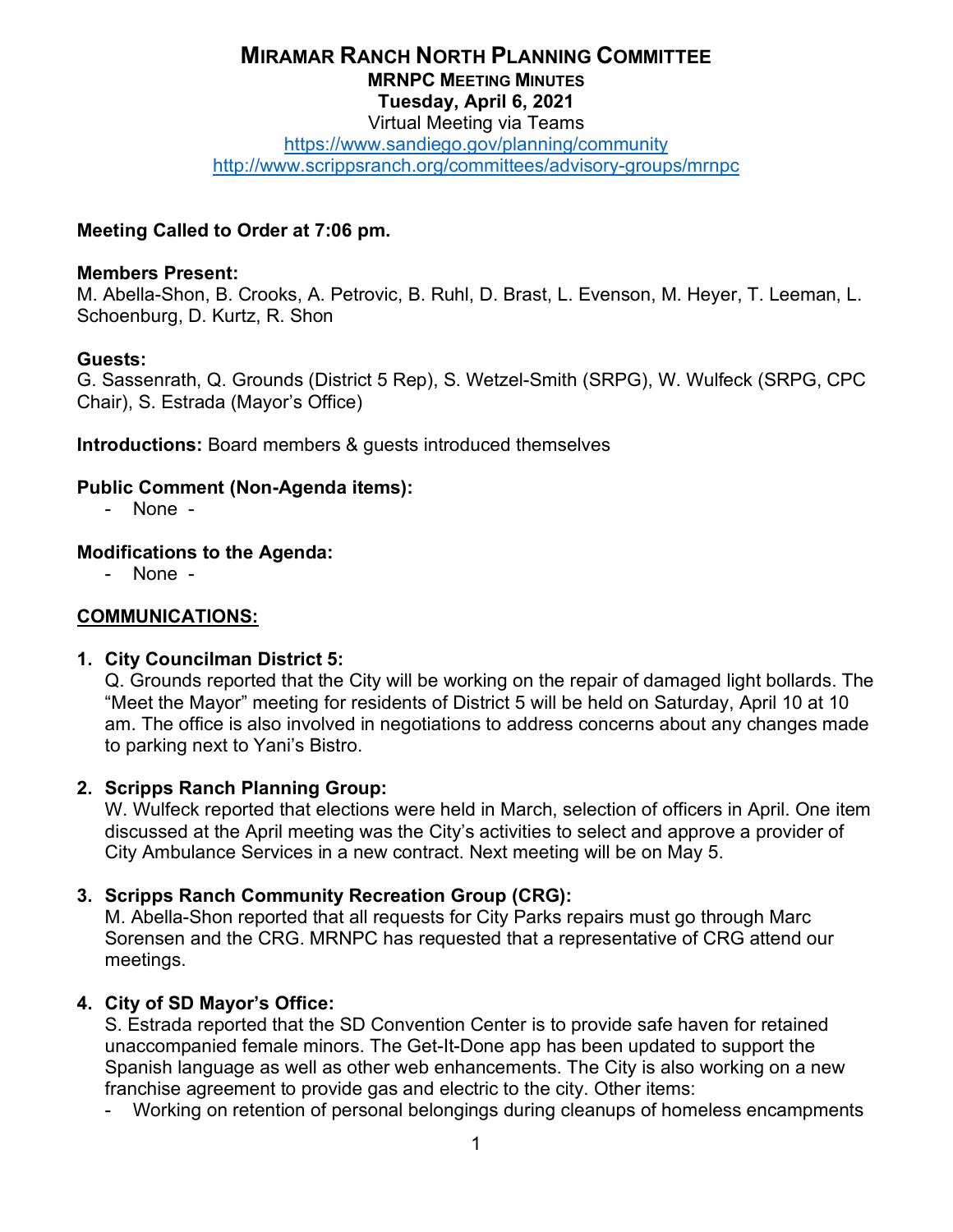- The Eviction Moratorium is still in place
- Working on expanding COVID vaccination programs
- City Budget will be worked on in April
- Working on school re-openings

## **PRESENTATIONS/DISCUSSIONS/ACTION ITEMS:**

#### **Action Items: Election of MRNPC Officers**

D. Brast reported that Michelle Abella-Shon had been nominated for the MRNPC Chair position with no other candidates nominated. The committee voted: 11 Yays, 0 Nays. Elected.

D. Brast reported that Doug Kurtz had been nominated for the MRNPC Vice Chair position with no other candidates nominated. The committee voted: 11 Yays, 0 Nays. Elected.

D. Brast reported that Brenda Ruhl had been nominated for the MRNPC Secretary/Treasurer position with no other candidates nominated. The committee voted: 11 Yays, 0 Nays. Elected.

### **Info Items:**

## **Development Agreement Fund (DAF) Balance**

M. Abella-Shon presented the DAF status from 2014, and at that time the unspent balance was approximately \$227k. The latest available DAF status still shows an unspent balance of \$227k. Use of these funds is controlled by the City's Planning Department. MRNPC needs to take steps to insure that this money is spent on projects within the community.

Several possible community projects were discussed, including new park playground equipment (to address safety hazards), traffic safety measures (to enhance safety at Spring Canyon Rd. and Scripps Ranch Blvd), landscaped medians, as well as repair of the Community Center pergola, building, and signage.

# **CONSENT AGENDA:**

March 2, 2021 Meeting Minutes approved on consent.

## **COMMITTEE REPORTS:**

### **1. Community Planners Committee (CPC):**

W. Wulfeck reported that in February, the CPC discussed the City's new Franchise Agreement to provide public power, and the inclusion of Environmental Justice is the City plan. In the March meeting, the CPC discussed initiatives by the City Attorney's office and the City Planning Department to revise CPG's. The City Libraries Master Plan was also discussed.